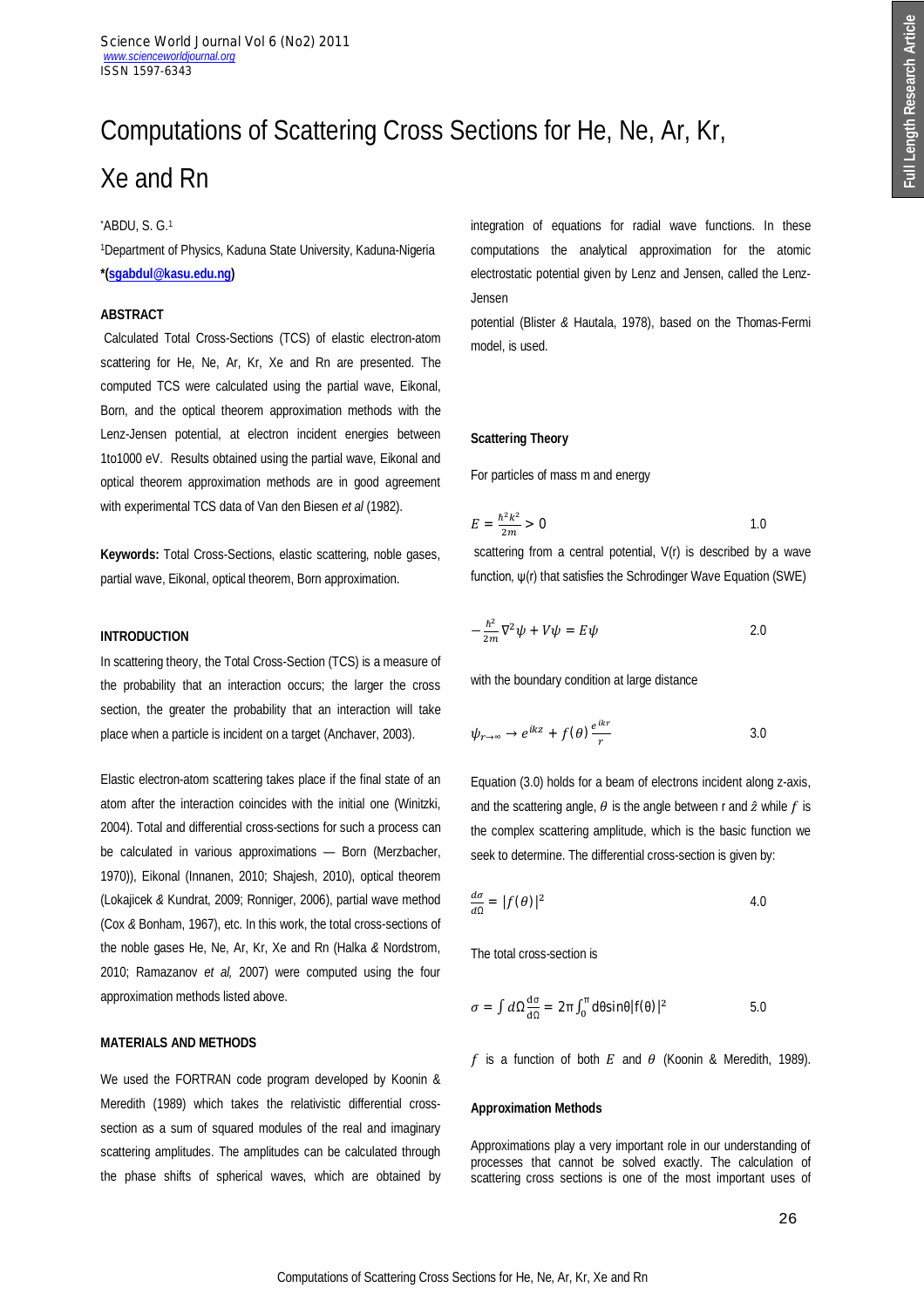Fermi's Golden Rule (Wacker, 2011). Fermi's rule involves only one matrix element of the interaction which makes it a first order approximation to the exact result. This approximation suggests an approximation to the complex scattering amplitude.

The Born approximation involves an approximation to the complex scattering amplitude (Merzbacher, 1970). It has been extensively used to study low energy as well as high energy scattering processes. The Eikonal approximation is a technique for estimating the high energy behaviour of a forward scattering amplitude (Innanen, 2010). It was originally developed for potential scattering in quantum mechanics, where one approximates the classical trajectory corresponding to forward scattering by a straight line and uses a WKB approximation for the wavefunction (Sakuri, 1985). The optical theorem relates the forward scattering amplitude to the cross section (Lokajicek *&* Kundrat, 2009).

#### **Partial Wave Method**

The method of partial wave expansion is a special trick to simplify the calculation of the scattering amplitude,  $f$  (Newton, 1982). The standard partial wave decomposition of the scattering wave function  $\psi$  is

$$
\psi(r) = \sum_{l=0}^{\infty} (2l+1)i^l e^{i\sigma} \frac{R_l(r)}{kr} P_l(cos\theta)
$$
 6.0

When equation (2.6) is substituted into the SWE (2.0) the radial wave functions,  $R_1$  are found to satisfy the radial differential equations:

$$
\[-\frac{\hbar^2}{2m}\frac{d^2}{dr^2} + V(r) + \frac{l(l+1)\hbar^2}{2mr^2} - E\]R_l(r) = 0 \qquad \qquad 7.0
$$

This is the same equation as that satisfied by a bound state wave function but the boundary conditions are different. In particular,  $$ vanishes at the origin, but it has the large-r asymptotic behaviour

$$
R_l \to kr[cos\delta_l j_l(kr) - sin\delta_l n_l(kr)] \tag{8.0}
$$

Where  $j_l$  and  $n_l$  are the regular and irregular spherical Bessel functions of order *l.* The scattering amplitude is related to the phase shifts  $\delta_l$  by [9]:

$$
f(\theta) = \frac{1}{k} \sum_{l=0}^{\infty} (2l+1) e^{i\delta_l} sin \delta_l P_l(cos \theta)
$$
 9.0

From equations (5.0) and (9.0) the total cross-section is given by

$$
\sigma = \frac{4\pi}{k^2} \sum_{l=0}^{\infty} (2l+1) \sin^2 \delta_l \tag{10.0}
$$

Although the sums in equations (9.0) and (10.0) extend over all *l<sub>i</sub>* they are in practice limited to only a finite number of partial waves. This is because for large *l*, the repulsive centrifugal potential in equation (7.0) is effective in keeping the particle outside the range of the potential and so the phase shift is very small.

If the potential is negligible beyond a radius  $r_{max}$ , an estimate of the highest partial wave that is important is had by setting the turning point at this radius:

$$
\frac{l_{max}(l_{max}+1)\hbar^2}{2mr_{max}^2} = E \tag{11.0}
$$

$$
\Rightarrow l_{max} \approx kr_{max} \tag{12.0}
$$

This estimate is usually slightly low since the penetration of the centrifugal barrier leads to non-vanishing phase shifts in partial waves somewhat higher than this (Koonin *&* Meredith, 1989).

## **The Phase shifts**

To find the phase shift in a given partial wave, we must solve the radial equation (7.0). The equation is linear, so that the boundary condition at a large and at large  $r$  can be satisfied simply by appropriately normalizing the solution.

If we put  $R_l(r = 0) = 0$  and take the value at the next lattice point,  $R_l(r = h)$ , to be any convenient small number we then use

$$
f'' \approx \frac{f_1 - 2f_0 + f_{-1}}{h^2} \tag{13.0}
$$

for  $R_{l}^{''}(h)$ , along with the known values  $R_{l}(0)$ ,  $R_{l}(h)$ , and  $k(h)$ to find  $R_l$  $R_{1}(2h)$ . Now we can integrate outward in  $r$  to a radius  $r^{(1)} > r_{max}$ . Here,  $V$  vanishes and  $R$  must be a linear combination of the free solutions,  $krj_l(kr)$  and  $krn_l(kr)$ :

$$
R_l^{(1)} = Akr^{(1)} \big[ cos \delta_{l} j_l \big( kr^{(1)} \big) - sin \delta_l n_l \big( kr^{(1)} \big) \big] \qquad 14.0
$$

Although the constant,  $A$  above, depends on the value chosen for  $R(r = h)$ , it is largely irrelevant for our purposes; however, it must be kept small enough so that overflows are avoided. Now we continue integrating to a larger radius  $r^{(2)} > r^{(1)}$ :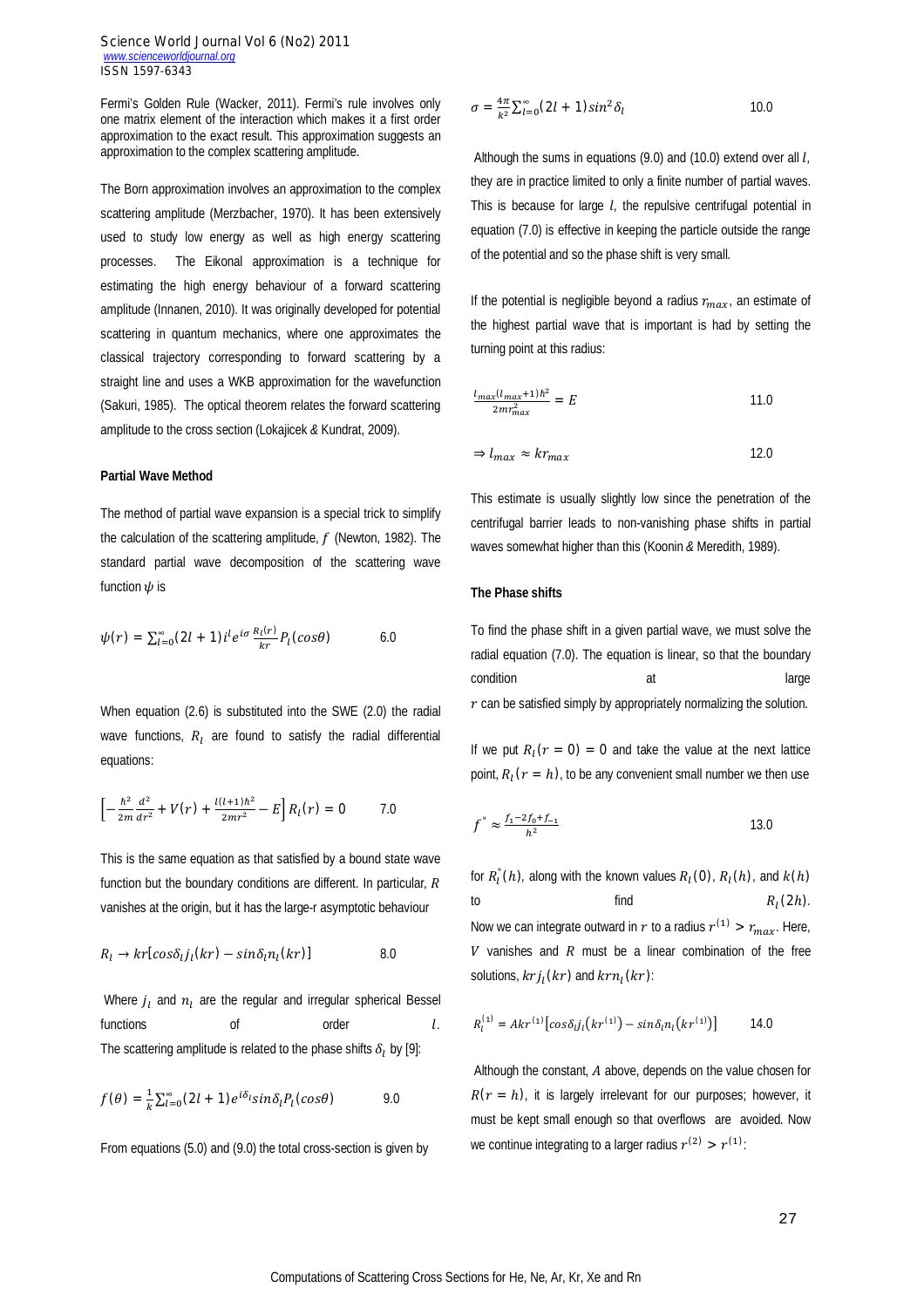$$
R_l^{(2)} = Akr^{(2)} \left[ cos \delta_{l} j_l \left( kr^{(2)} \right) - sin \delta_l n_l \left( kr^{(2)} \right) \right] \tag{15.0}
$$

Equations (14.0) and (15.0) can then be solved for  $\delta_l$  to obtain

$$
tan \delta_l = \frac{G_l_1^{(1)} - j_l^{(2)}}{G n_l^{(1)} - n_l^{(2)}}; \ G = \frac{r^{(1)} R_l^{(2)}}{r^{(2)} R_l^{(1)}} \tag{16.0}
$$

where  $j_l^{(1)} = j_l(kr^{(1)}$  etc. Equation (16.0) determines  $\delta_l$  only within a multiple of  $\pi$  but this does not affect the physical observables [see equations (9.0) and (10.0)]. The correct multiple of  $\pi$ 's at a given energy can be determined by comparing the number of nodes in  $R$  and in the free solution,  $krj_l$  which occur for  $r < r_{max}$ . The phase shift in each partial wave vanishes at high energies and approaches  $N_l \pi$  at zero energy, where  $N_l$  is the number of bound states in the potential in the  $l$ 'th partial wave (Koonin *&* Meredith, 1989).

#### **The Lenz-Jensen Potential**

One practical application of the theory discussed above is the calculation of the scattering of electrons from neutral atoms. In general this is a complicated multi-channel scattering problem since there can be reactions leading to final states in which the atom is excited. However, as the reaction probabilities are small in comparison to elastic scattering, for many purposes the problem can be modeled by the scattering of an electron from a central potential (Koonin *&* Meredith, 1989). This potential represents the combined influence of the attraction of the central nuclear charge (Z) and the screening of this attraction by the Z atomic electrons. For a neutral target atom, the potential vanishes at large distances faster than  $r^{-1}$ . A very accurate approximation to this potential can be had by solving for the self-consistent Hartree-Fock potential of the neutral atom. However, a much simpler estimate can be obtained using an approximation to the Thomas-Fermi model of the atom given by Lenz and Jensen (Blister *&* Hautala, 1978)

$$
V = -\frac{Ze^{2}}{r}e^{-x}(1 + x + b_{2}x^{2} + b_{3}x^{3} + b_{4}x^{4});
$$
 17.0

with

$$
e^2 = 14.409
$$
;  $b_2 = 0.3344$ ;  $b_3 = 0.0485$ ;  $b_4 = 2.647 \times 10^{-3}$ ;  
18.0

and

$$
x = 4.5397Z_{\rm eff}^{\frac{1}{2}} \tag{19.0}
$$

This potential is singular at the origin. If the potential is regularized by taking it to be a constant within some small radius  $r_{min}$  (say the radius of the atom's 1s shell), then the calculated cross-section will be unaffected except at momentum transfers large enough so that  $qr_{min} \gg 1$ . The incident particle is assumed to have the mass of the electron, and, as is appropriate for atomic systems, all lengths are measured in angstrom (*Å*) and all energies in electronvolt (eV). The potential is assumed to vanish beyond 2Å. Furthermore, the  $r^{-1}$  singularity in the potential is cutoff inside the radius of the 1s shell of the target atom.

## **Research Methodology**

A FORTRAN program developed by Koonin & Meredith (1989) was the main program used for all the computations. The program is made up of four categories of files: common utility programs, physics source code, data files and include files. The physics source code is the main source code which contains the routine for the actual computations. The data files contain data to be read into the main program at run-time and have the extension .DAT. The first thing done was the successful installation of the FORTRAN codes in the computer. This requires familiarity with the computer's operating system, the FORTRAN compiler, linker, editor, and the graphics package to be used in plotting. The program runs interactively. It begins with a title page describing the physical problem to be investigated and the output that will be produced. Next, the menu is displayed, giving the choice of entering parameter values, examining parameter values, running the program, or terminating the program. When the calculation is finished, all values are zeroed (except default parameters), and the main menu is re-displayed, giving us the opportunity to redo the calculation with a new set of parameters or to end execution. Data generated from the program were saved in files which were later imported into the graphics software *Origin 5.0* for plotting.

## **RESULTS**

Results were generated for several electron incident energies as presented in the tables below: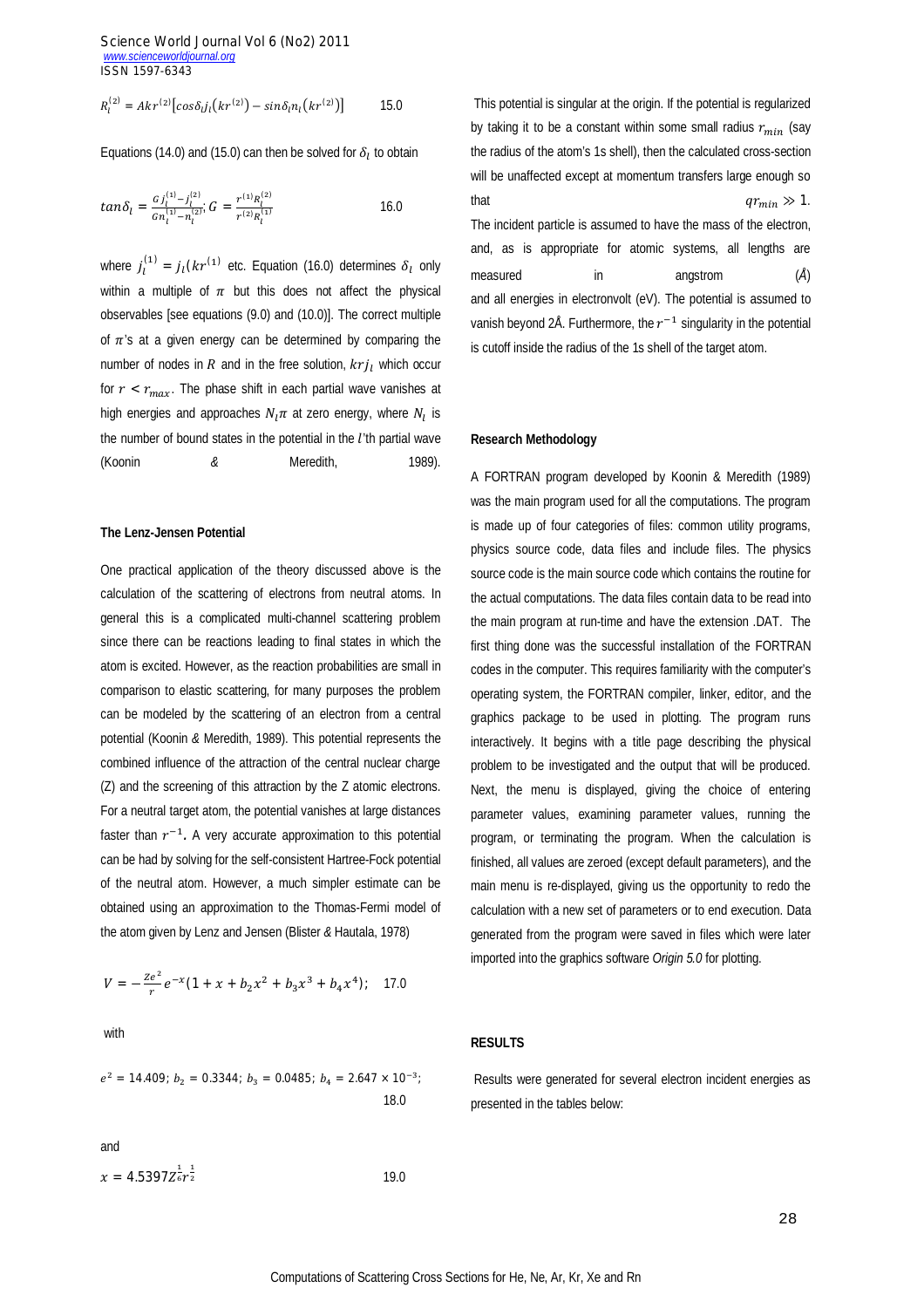From table 1 below, using the partial wave method, we observed that the TCS for He decrease with increasing electron incident energies from 1 to 1,000 eV. The TCS for Ne, Ar, Xe and Rn exhibited a number of minima and maxima between 1 to 100 eV, but decrease with increasing incident energies between 100 to 1,000 eV. Also, the TCS increase with increasing atomic number

for all elements considered. The differences in TCS for He, in the energy range of about 70 to 1,000 eV, are substantially higher than differences in TCS for other noble gases. This might have resulted from the fact that He has an "S" valance shell only while all the others have "P" valence shells.

|                   |  |  |  | Table 1: Computed Total Cross-Sections for Elastic Electron- Atom Scattering for He, Ne, Ar, Kr, Xe and Rn using the Partial Wave Method with the Lenz- |  |  |
|-------------------|--|--|--|---------------------------------------------------------------------------------------------------------------------------------------------------------|--|--|
| Jensen Potential. |  |  |  |                                                                                                                                                         |  |  |

|         | <b>ELEMENT</b> |           |        |        |        |           |  |  |
|---------|----------------|-----------|--------|--------|--------|-----------|--|--|
| E(eV)   | He             | <b>Ne</b> | Ar     | Kr     | Xe     | <b>Rn</b> |  |  |
| 1.0     | 7.553          | 8.651     | 27.289 | 34.350 | 1.065  | 2.615     |  |  |
| 5.0     | 7.532          | 2.023     | 36.882 | 25.574 | 44.328 | 3.328     |  |  |
| 10.0    | 6.728          | 3.184     | 19.513 | 14.571 | 5.089  | 5.091     |  |  |
| 20.0    | 4.686          | 4.815     | 11.903 | 7.024  | 10.461 | 13.309    |  |  |
| 30.0    | 3.577          | 5.154     | 9.844  | 4.825  | 5.900  | 12.120    |  |  |
| 40.0    | 2.879          | 5.086     | 8.559  | 3.917  | 5.238  | 9.873     |  |  |
| 50.0    | 2.400          | 4.882     | 7.468  | 3.526  | 5.285  | 8.611     |  |  |
| 60.0    | 2.058          | 4.629     | 6.599  | 3.381  | 5.547  | 7.870     |  |  |
| 70.0    | 1.803          | 4.380     | 5.936  | 3.354  | 5.854  | 7.375     |  |  |
| 80.0    | 1.604          | 4.152     | 5.418  | 3.371  | 6.107  | 6.997     |  |  |
| 90.0    | 1.444          | 3.943     | 5.001  | 3.403  | 6.260  | 6.679     |  |  |
| 100.0   | 1.313          | 3.751     | 4.664  | 3.436  | 6.298  | 6.401     |  |  |
| 200.0   | 0.687          | 2.571     | 3.137  | 3.278  | 4.344  | 4.768     |  |  |
| 300.0   | 0.463          | 2.010     | 2548   | 2.903  | 3.366  | 4.001     |  |  |
| 400.0   | 0.350          | 1.679     | 2.197  | 2.608  | 2.910  | 3.410     |  |  |
| 500.0   | 0.281          | 1.452     | 1.950  | 2.379  | 2.620  | 2.967     |  |  |
| 600.0   | 0.234          | 1.286     | 1.764  | 2.197  | 2.409  | 2.656     |  |  |
| 700.0   | 0.201          | 1.157     | 1.617  | 2.047  | 2.245  | 2.436     |  |  |
| 800.0   | 0.176          | 1.054     | 1.497  | 1.923  | 2.113  | 2.274     |  |  |
| 900.0   | 0.156          | 0.969     | 1.396  | 1.818  | 2.002  | 2.149     |  |  |
| 1,000.0 | 0.141          | 0.897     | 1.311  | 1.727  | 1.908  | 2.049     |  |  |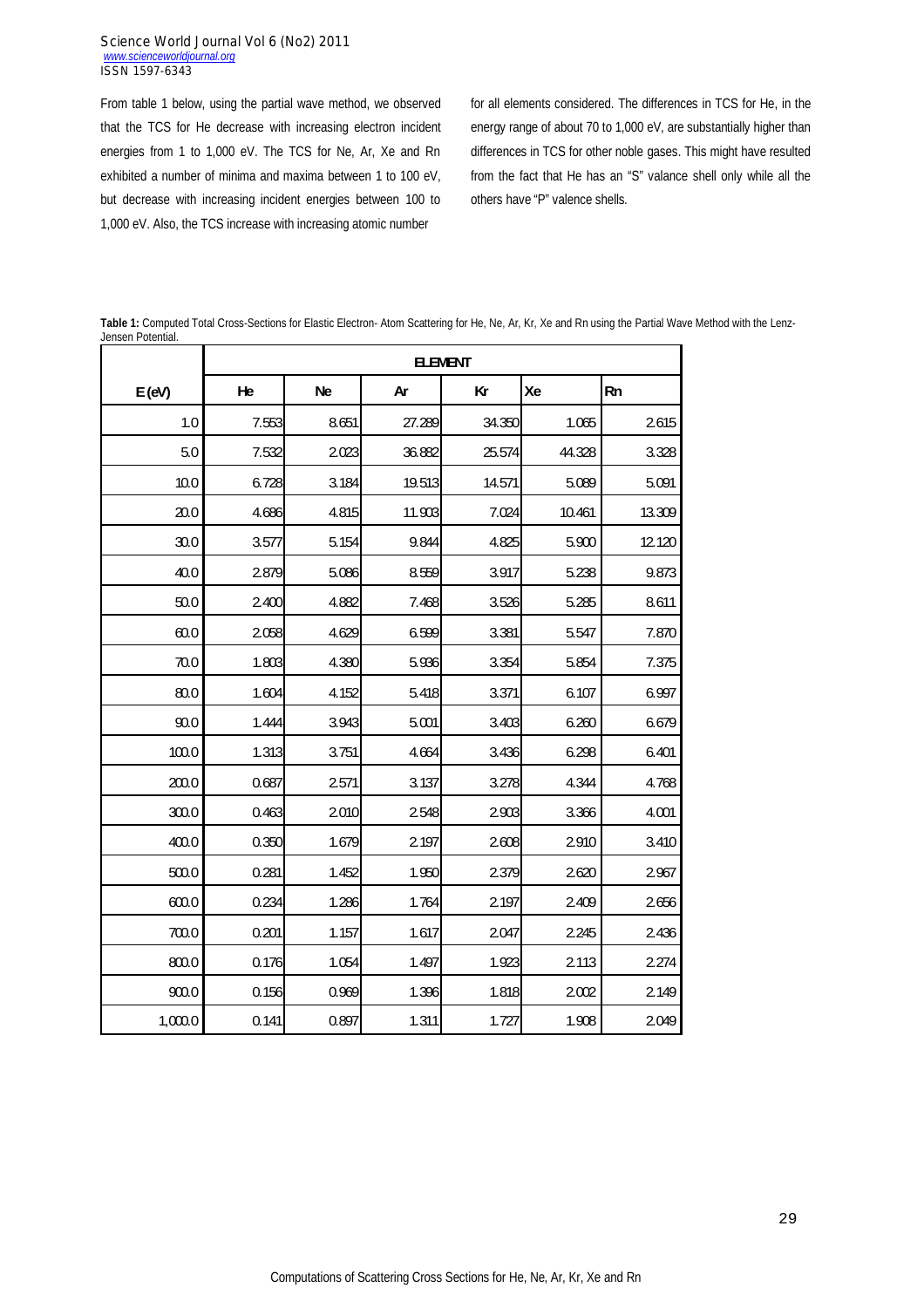From table 2 , using the Eikonal method, the TCS for He also decrease with increasing electron incident energies from 1 to 1,000 eV. The TCS for Ne, Ar, kr, Xe and Rn exhibited a number of minima and maxima between 1 to 30 eV, but decrease with increasing incident energies between 30 to 1,000 eV. Also, the

TCS increase with increasing atomic number for all elements considered. The differences in TCS for He, in the energy range of about 50 to 1,000 eV, are substantially higher than differences in TCS for other noble gases.

**Table 2:** Computed Total Cross-Sections for Elastic Electron- Atom Scattering for He, Ne, Ar, Kr, Xe and Rn using the Eikonal Approximation Method with the Lenz-Jensen Potential..

|         | <b>ELEMENT</b> |           |       |       |       |           |  |  |  |
|---------|----------------|-----------|-------|-------|-------|-----------|--|--|--|
| E(eV)   | He             | <b>Ne</b> | Ar    | Kr    | Xe    | <b>Rn</b> |  |  |  |
| 1.0     | 4.784          | 6.203     | 3.797 | 4.691 | 4.951 | 4.424     |  |  |  |
| 5.0     | 4.755          | 6.686     | 6.448 | 4.914 | 4.991 | 3.083     |  |  |  |
| 10.0    | 4.335          | 5.490     | 6.526 | 5.079 | 7.331 | 5.188     |  |  |  |
| 20.0    | 3.440          | 4.809     | 4.602 | 6.267 | 3.990 | 3.103     |  |  |  |
| 30.0    | 2.698          | 4.632     | 5.066 | 4.305 | 5.156 | 4.289     |  |  |  |
| 40.0    | 2.191          | 4.268     | 4.330 | 3.949 | 4.300 | 4.689     |  |  |  |
| 50.0    | 1.834          | 3.740     | 3.913 | 4.103 | 3.600 | 4.386     |  |  |  |
| 60.0    | 1.573          | 3.538     | 3.895 | 4.444 | 3.614 | 3.908     |  |  |  |
| 70.0    | 1.376          | 3.424     | 3.962 | 4.393 | 3.519 | 3.269     |  |  |  |
| 80.0    | 1.222          | 3.286     | 3.799 | 3.989 | 3.756 | 2.990     |  |  |  |
| 90.0    | 1.098          | 3.130     | 3.566 | 3.643 | 3.799 | 3.042     |  |  |  |
| 100.0   | 0.997          | 2.981     | 3.379 | 3.423 | 3.873 | 3.221     |  |  |  |
| 200.0   | 0.518          | 2.164     | 2.640 | 3.046 | 2.717 | 3.101     |  |  |  |
| 300.0   | 0.350          | 1.746     | 2.211 | 2.575 | 2.704 | 2.388     |  |  |  |
| 400.0   | 0.264          | 1.486     | 1.927 | 2.197 | 2.570 | 2.466     |  |  |  |
| 500.0   | 0.212          | 1.308     | 1.735 | 2.055 | 2.305 | 2.348     |  |  |  |
| 600.0   | 0.177          | 1.175     | 1.589 | 1.986 | 2.018 | 2.283     |  |  |  |
| 700.0   | 0.152          | 1.070     | 1.469 | 1.920 | 1.925 | 2.254     |  |  |  |
| 800.0   | 0.133          | 0.983     | 1.369 | 1.825 | 1.864 | 2.178     |  |  |  |
| 900.0   | 0.119          | 0.910     | 1.283 | 1.716 | 1.799 | 2.083     |  |  |  |
| 1,000.0 | 0.107          | 0.848     | 1.208 | 1.610 | 1.734 | 1.932     |  |  |  |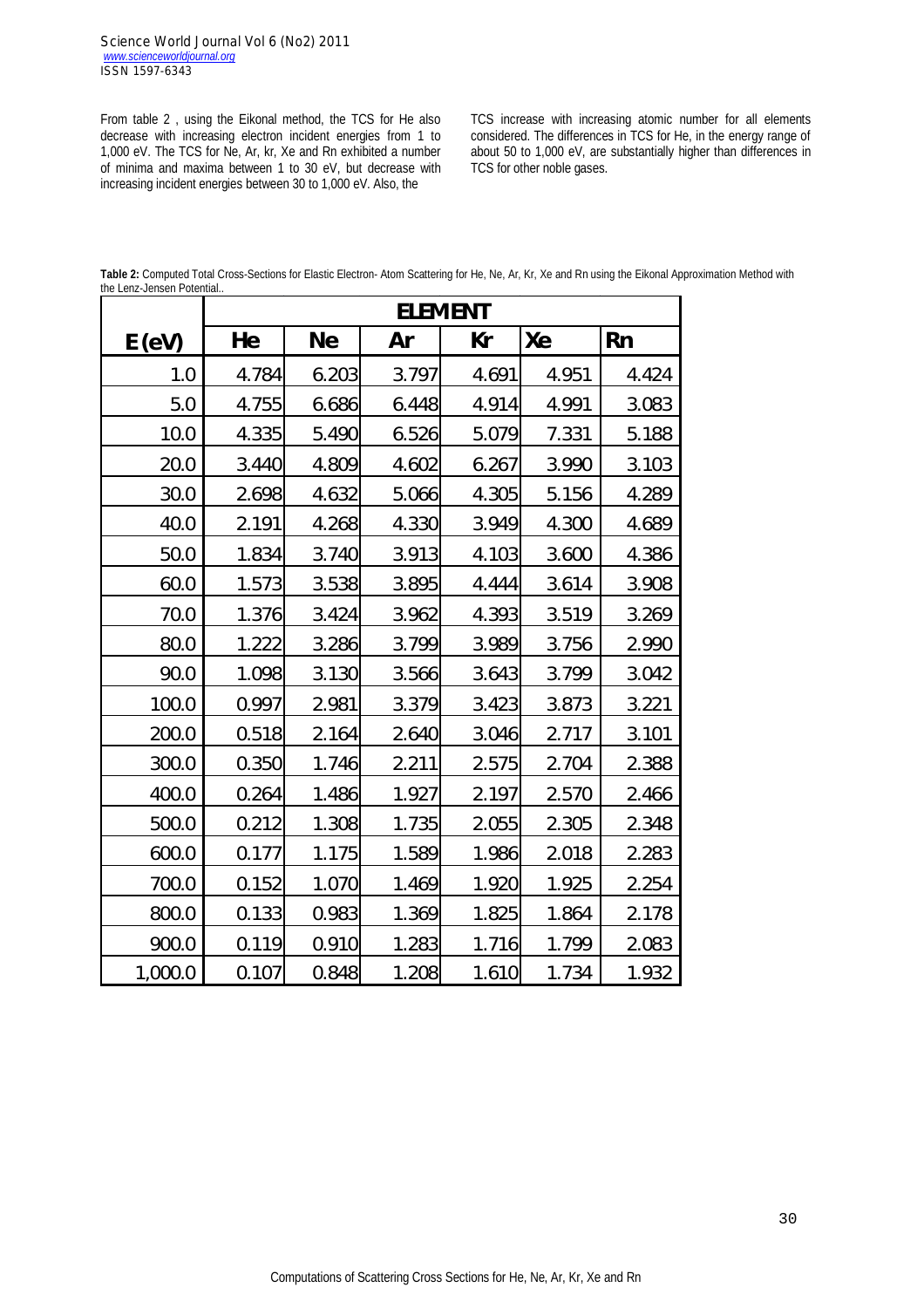From table 3, using the Born method, the calculated TCS are significantly higher than the TCS obtained using the three other approximation methods. This is as a result of the fact that the Born approximation is only valid at high electron incident energies. As

previously observed, the calculated TCS decrease with increasing incident energies but no minima and maxima were observed for all the elements considered.

**Table 3:** Computed Total Cross-Sections for Elastic Electron- Atom Scattering for He, Ne, Ar, Kr, Xe and Rn using the Born Approximation Method with the Lenz-Jensen Potential..

|         | <b>ELEMENT</b> |           |           |         |         |         |  |  |
|---------|----------------|-----------|-----------|---------|---------|---------|--|--|
| E(eV)   | He             | <b>Ne</b> | <b>Ar</b> | Kr      | Xe      | Rn      |  |  |
| 1.0     | 30.950         | 171.100   | 289.500   | 510.100 | 698.500 | 990.400 |  |  |
| 5.0     | 16.070         | 108.600   | 197.200   | 376.300 | 538.500 | 800.300 |  |  |
| 10.0    | 9.415          | 73.420    | 140.600   | 285.000 | 422.300 | 652.000 |  |  |
| 20.0    | 5.121          | 45.300    | 91.110    | 196.200 | 301.600 | 485.700 |  |  |
| 30.0    | 3.518          | 33.080    | 68.170    | 151.400 | 237.400 | 391.600 |  |  |
| 40.0    | 2.665          | 26.060    | 54.570    | 123.600 | 196.500 | 329.600 |  |  |
| 50.0    | 2.143          | 21.520    | 45.580    | 104.700 | 168.100 | 285.400 |  |  |
| 60.0    | 1.791          | 18.350    | 39.180    | 91.000  | 147.100 | 252.100 |  |  |
| 70.0    | 1.538          | 16.000    | 34.380    | 80.510  | 130.900 | 226.000 |  |  |
| 80.0    | 1.346          | 14.180    | 30.630    | 72.220  | 118.000 | 205.000 |  |  |
| 90.0    | 1.197          | 12.730    | 27.630    | 65.500  | 107.400 | 187.600 |  |  |
| 100.0   | 1.078          | 11.550    | 25.160    | 59.940  | 98.640  | 173.100 |  |  |
| 200.0   | 0.539          | 5.995     | 13.340    | 32.570  | 54.580  | 98.170  |  |  |
| 300.0   | 0.359          | 4.046     | 9.086     | 22.400  | 37.840  | 68.820  |  |  |
| 400.0   | 0.270          | 3.051     | 6.890     | 17.080  | 28.990  | 53.060  |  |  |
| 500.0   | 0.216          | 2.448     | 5.549     | 13.810  | 23.500  | 43.190  |  |  |
| 600.0   | 0.180          | 2.044     | 4.646     | 11.590  | 19.760  | 36.440  |  |  |
| 700.0   | 0.154          | 1.754     | 3.995     | 9.982   | 17.050  | 31.510  |  |  |
| 800.0   | 0.134          | 1.536     | 3.504     | 8.767   | 14.990  | 27.760  |  |  |
| 900.0   | 0.120          | 1.366     | 3.120     | 7.816   | 13.380  | 24.810  |  |  |
| 1,000.0 | 0.108          | 1.230     | 2.812     | 7.051   | 12.080  | 22.430  |  |  |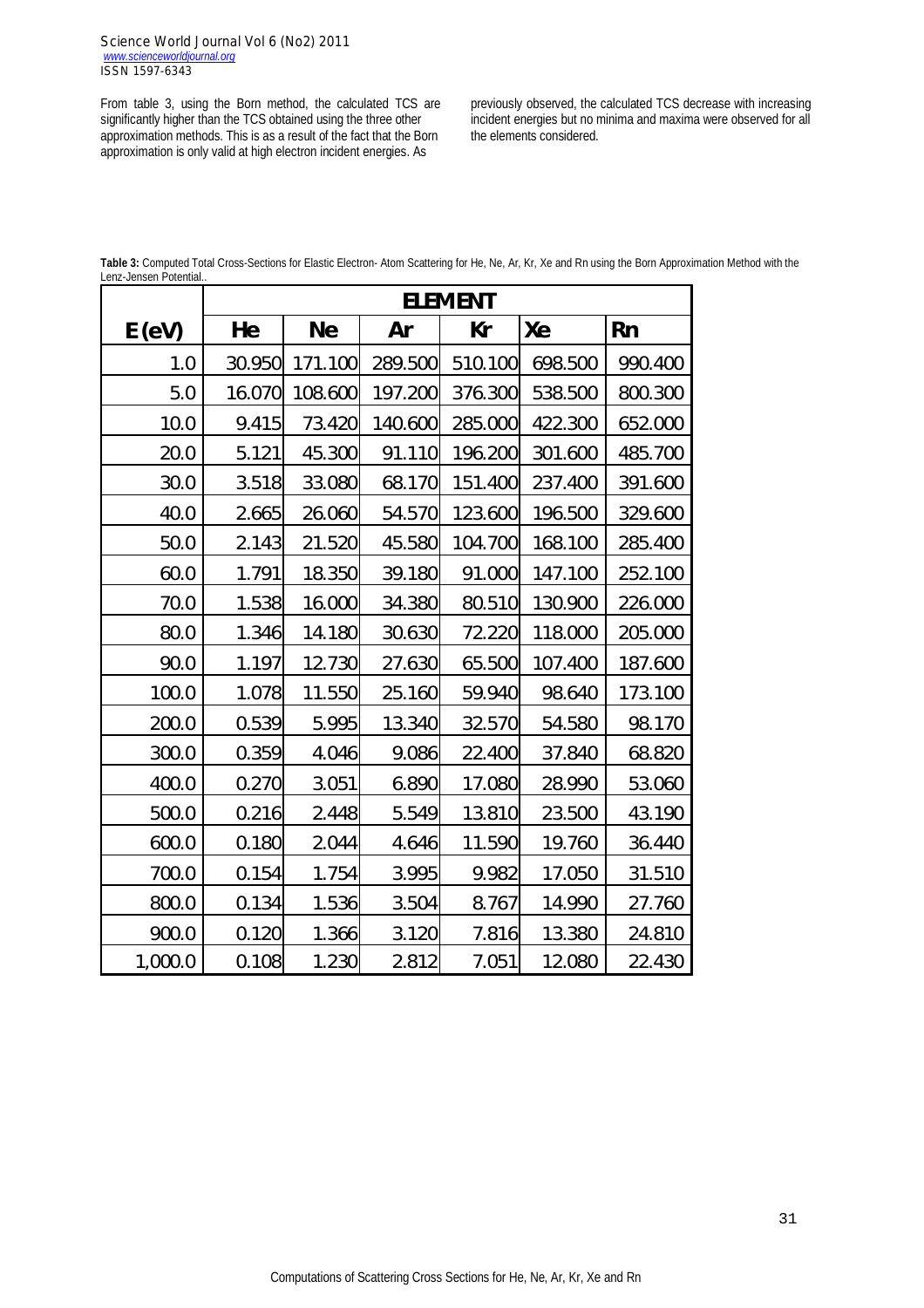From table 4 and fig. 4, using the optical theorem method, the calculated TCS for Kr, Xe and Rn exhibited a number of minima and maxima in the energy range of 1 to 100 eV. No minima or maxima were observed for He, Ne and Ar. Here also, the calculated TCS decrease with increasing electron incident energies.

The calculated TCS using the partial wave, Eikonal and optical theorem approximation methods are generally in good agreement with the experimental TCS obtained by Van den Biesen et al (1982). However TCS calculated using the Born approximation method are much higher than the experimental values for the energy range considered. This is because the Born approximation is only valid at high electron incident energies.

**Table 4:** Computed Total Cross-Sections for Elastic Electron- Atom Scattering for He, Ne, Ar, Kr, Xe and Rn using the Optical Theorem with the Lenz-Jensen Potential.

|         | <b>ELEMENT</b> |           |        |        |        |           |  |  |  |
|---------|----------------|-----------|--------|--------|--------|-----------|--|--|--|
| E(eV)   | He             | <b>Ne</b> | Ar     | Кr     | Xe     | <b>Rn</b> |  |  |  |
| 1.0     | 14.100         | 17.970    | 14.720 | 15.650 | 15.030 | 14.780    |  |  |  |
| 5.0     | 7.362          | 11.110    | 10.930 | 10.040 | 9.741  | 7.424     |  |  |  |
| 10.0    | 5.558          | 8.350     | 9.390  | 8.464  | 9.859  | 8.527     |  |  |  |
| 20.0    | 3.760          | 6.477     | 6.622  | 7.953  | 6.482  | 5.435     |  |  |  |
| 30.0    | 2.810          | 5.683     | 6.430  | 6.072  | 6.788  | 6.237     |  |  |  |
| 40.0    | 2.236          | 5.115     | 5.550  | 5.362  | 5.767  | 6.063     |  |  |  |
| 50.0    | 1.854          | 4.494     | 4.900  | 5.217  | 4.802  | 5.668     |  |  |  |
| 60.0    | 1.583          | 4.126     | 4.592  | 5.266  | 4.864  | 5.117     |  |  |  |
| 70.0    | 1.381          | 3.893     | 4.539  | 5.262  | 4.563  | 4.269     |  |  |  |
| 80.0    | 1.224          | 3.692     | 4.402  | 4.823  | 4.613  | 3.837     |  |  |  |
| 90.0    | 1.100          | 3.500     | 4.165  | 4.353  | 4.606  | 3.997     |  |  |  |
| 100.0   | 0.998          | 3.321     | 3.932  | 4.076  | 4.596  | 4.062     |  |  |  |
| 200.0   | 0.518          | 2.310     | 2.862  | 3.408  | 3.188  | 3.690     |  |  |  |
| 300.0   | 0.350          | 1.834     | 2.381  | 2.763  | 2.978  | 2.598     |  |  |  |
| 400.0   | 0.264          | 1.541     | 2.019  | 2.384  | 2.812  | 2.662     |  |  |  |
| 500.0   | 0.212          | 1.343     | 1.800  | 2.193  | 2.436  | 2.536     |  |  |  |
| 600.0   | 0.177          | 1.198     | 1.646  | 2.095  | 2.121  | 2.491     |  |  |  |
| 700.0   | 0.152          | 1.085     | 1.522  | 1.995  | 1.997  | 2.402     |  |  |  |
| 800.0   | 0.133          | 0.994     | 1.416  | 1.874  | 1.918  | 2.242     |  |  |  |
| 900.0   | 0.119          | 0.918     | 1.324  | 1.751  | 1.856  | 2.078     |  |  |  |
| 1,000.0 | 0.107          | 0.853     | 1.244  | 1.640  | 1.803  | 1.904     |  |  |  |